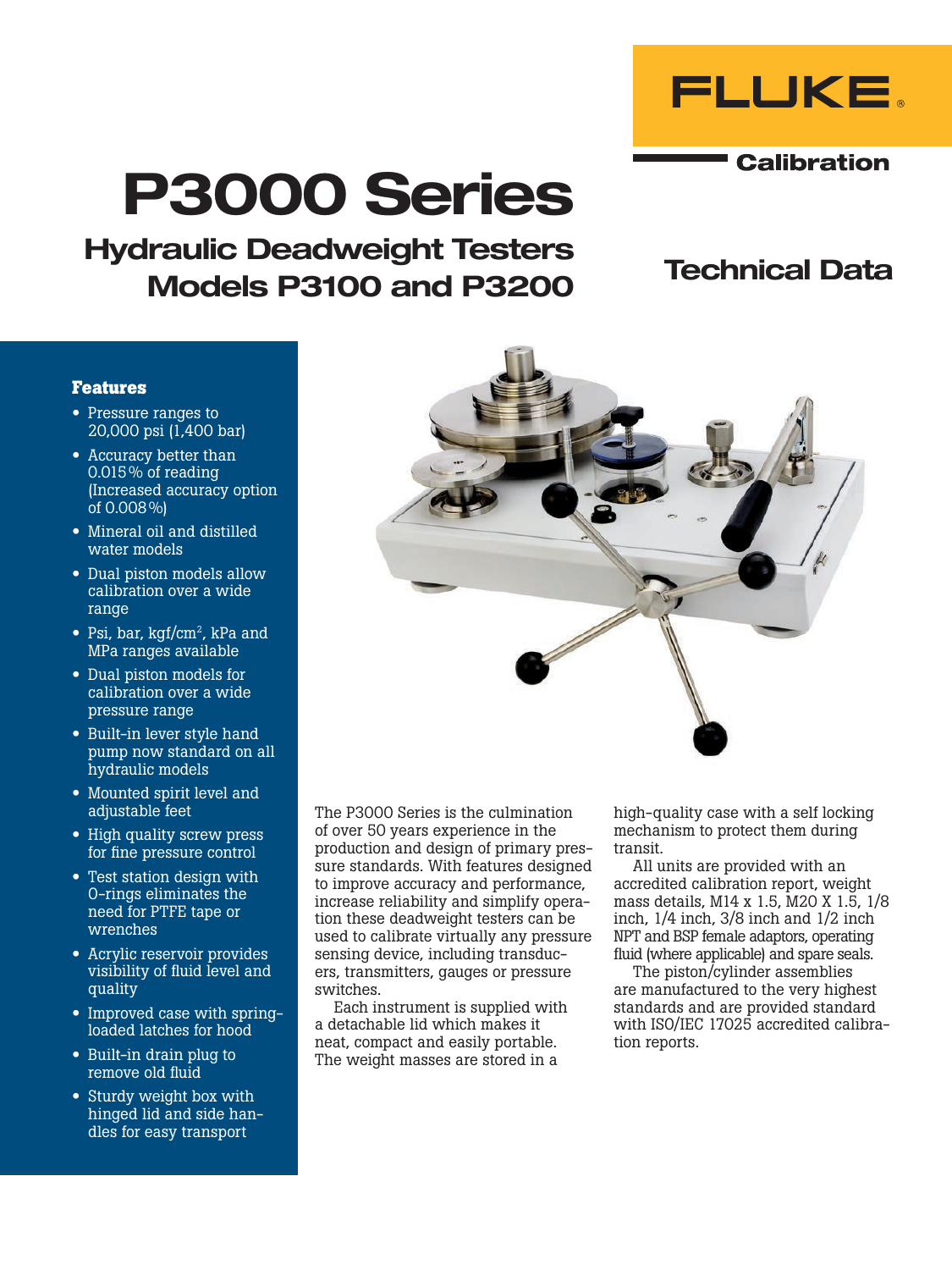

## **Operating principle**

Deadweight testers are the primary standard for pressure measurement. Utilizing the well proven

piston-gauge system consisting of a vertically mounted, precision lapped piston and cylinder assembly, accurately calibrated weight masses (Force) are loaded on the piston (Area), which rises freely within its cylinder. These weights balance the upward force created by the pressure within the system.

The pressure is measured when placed on a correctly spinning and floating piston. The total pressure measured is the summation of the weights plus the piston weight carrier assembly.

## **Instrument base**

There are three basic variations in the hydraulic offering; single low pressure, single high pressure and dual piston models. Pressure is generated and controlled by means of a high quality screw press located on the front of the tester. A built-in hand pump is included as standard for all hydraulic models to prime the system and accommodate large volume requirements.

## **Piston/cylinder assemblies**

The piston/cylinder assembly is the heart of each deadweight tester. They are manufactured from materials that provide stability, durability, and low thermal coefficients and distortion. Our experience and knowledge of piston/cylinder production and calibration ensure the precision and performance required for today's demanding calibration requirements.



## **Weight masses**

Standard weight masses are series 3 nonmagnetic austenitic stainless steel. Each mass is marked with the serial number of the instrument and the nominal pressure value relative to the high or low-pressure piston, when applicable. Optional fractional weights are stainless steel and/or solution heat treated aluminum.

## **Gravity correction**

Gravity varies significantly with geographical location and this variation has a direct effect on the force of the weights and the accuracy of the deadweight tester. Each instrument can be trimmed to local gravity at no extra cost. If unspecified, instruments will be calibrated to Standard Gravity at 980.665 cm/s2.

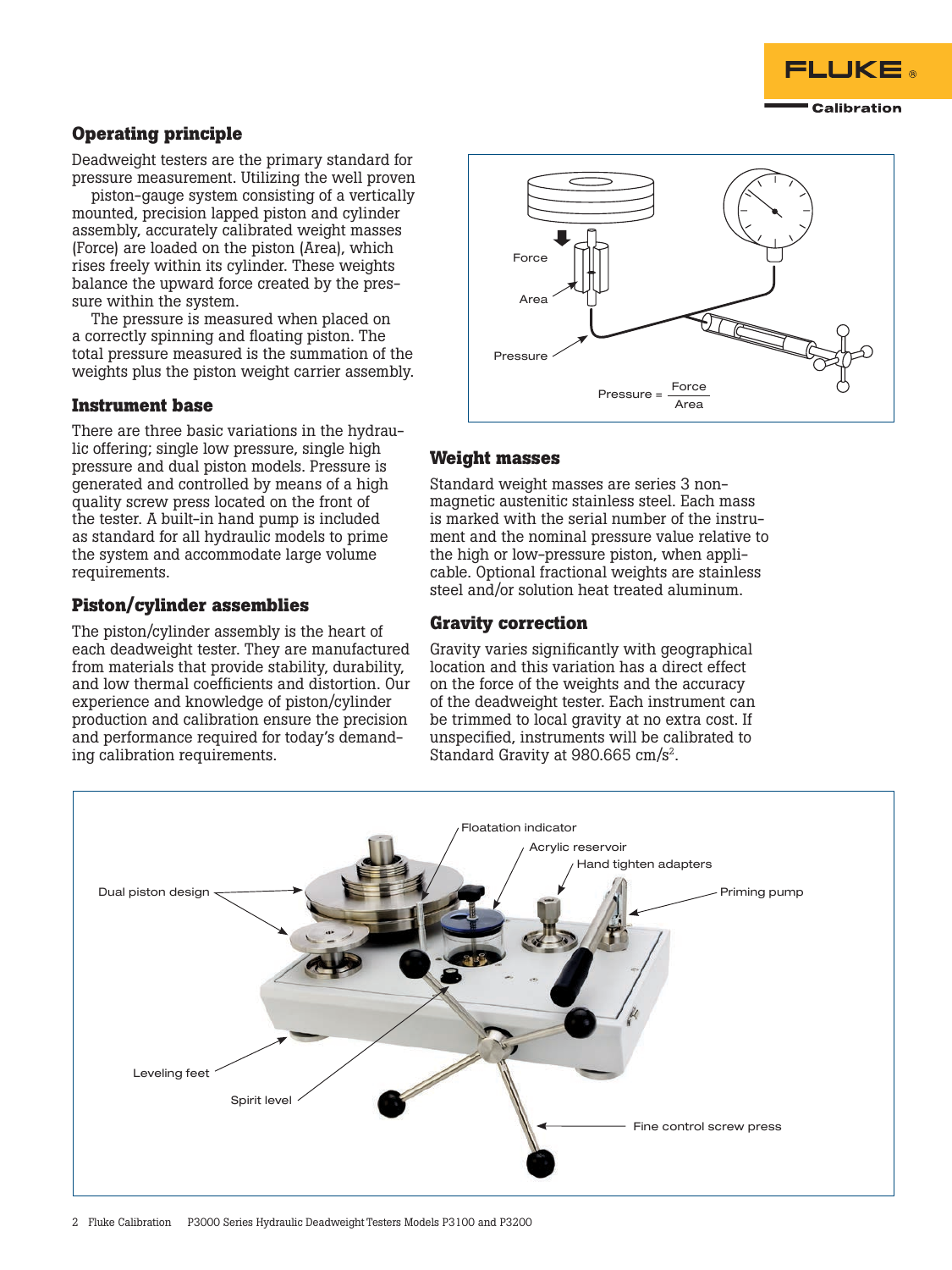

# **Specifications**

| <b>Pressure ranges</b>                                                                 |                                                                                                                                                                                                                                                                                             |  |  |  |  |  |
|----------------------------------------------------------------------------------------|---------------------------------------------------------------------------------------------------------------------------------------------------------------------------------------------------------------------------------------------------------------------------------------------|--|--|--|--|--|
| Oil operated                                                                           | Ranges to 20,000 psi (1,400 bar)                                                                                                                                                                                                                                                            |  |  |  |  |  |
| Distilled water operated                                                               | Ranges to 10,000 psi (700 bar)                                                                                                                                                                                                                                                              |  |  |  |  |  |
| Accuracy                                                                               | $\pm$ 0.015 % of reading ( $\pm$ 0.008 % optional)<br>Note: Accuracy based on % of reading from 10 % to<br>100 % of the piston range when used in accordance with<br>the corrections found on the calibration certificate. Below<br>10 % $\pm$ (accuracy class) x 10 % of the piston range. |  |  |  |  |  |
| <b>Materials of construction</b>                                                       |                                                                                                                                                                                                                                                                                             |  |  |  |  |  |
| Standard weight material                                                               | Series 3 non-magnetic austenitic stainless steel<br>Density: $7.8$ g/cm <sup>3</sup>                                                                                                                                                                                                        |  |  |  |  |  |
| Optional fractional weights                                                            | Solution heat treated aluminum<br>Density: $2.7$ $q/cm^3$                                                                                                                                                                                                                                   |  |  |  |  |  |
| Piston material                                                                        | Tungsten carbide with nickel binder<br>Density: $15.0$ g/cm <sup>3</sup>                                                                                                                                                                                                                    |  |  |  |  |  |
| Cylinder material                                                                      | Hardened martensitic steel<br>Tungsten carbide (water above 500 psi, 35 bar)                                                                                                                                                                                                                |  |  |  |  |  |
| Thermal coefficients of expansion                                                      | Oil piston/cylinder 16.5 ppm/°C<br>Water (above 500 psi, 35 bar) 11 ppm/°C                                                                                                                                                                                                                  |  |  |  |  |  |
| <b>General</b>                                                                         |                                                                                                                                                                                                                                                                                             |  |  |  |  |  |
| Test port adaptors                                                                     | M14 X 1.5, M20 X 1.5, 1/8 in, 1/4 in, 3/8 in and 1/2 in<br>NPT and BSP                                                                                                                                                                                                                      |  |  |  |  |  |
| Weight                                                                                 | 16 kg (36 lb)                                                                                                                                                                                                                                                                               |  |  |  |  |  |
| Dimensions (W x D x H)                                                                 | 440 mm x 300 mm x 215 mm (17.5 in x 12 in x 8.5 in)                                                                                                                                                                                                                                         |  |  |  |  |  |
| Mass set weight (typical)                                                              | 36 kg (80 lb)                                                                                                                                                                                                                                                                               |  |  |  |  |  |
| Reservoir volume                                                                       | 150 cm <sup>3</sup> (9.2 in <sup>3</sup> )                                                                                                                                                                                                                                                  |  |  |  |  |  |
| Screw press displacement                                                               | 5.5 cm <sup>3</sup> (0.34 in <sup>3</sup> )                                                                                                                                                                                                                                                 |  |  |  |  |  |
| Pump displacement                                                                      | $4.7 \text{ cm}^3$ (0.29 in <sup>3</sup> ) per stroke                                                                                                                                                                                                                                       |  |  |  |  |  |
| 0-ring seal materials                                                                  | Viton®                                                                                                                                                                                                                                                                                      |  |  |  |  |  |
| <b>Weight increments</b>                                                               |                                                                                                                                                                                                                                                                                             |  |  |  |  |  |
| <b>Minimum standard weight increments</b>                                              |                                                                                                                                                                                                                                                                                             |  |  |  |  |  |
| Up to 500 psi (35 bar)                                                                 | $1$ psi $(0.1$ bar)                                                                                                                                                                                                                                                                         |  |  |  |  |  |
| 500 psi to 5 000 psi (35 bar to 350 bar)                                               | $10$ psi $(1$ bar)                                                                                                                                                                                                                                                                          |  |  |  |  |  |
| 5 000 psi to 20 000 psi (350 bar to 1 400 bar)                                         | 20 psi (2 bar)                                                                                                                                                                                                                                                                              |  |  |  |  |  |
| Model P3112                                                                            | $1$ psi $(0.1$ bar)                                                                                                                                                                                                                                                                         |  |  |  |  |  |
| <b>Optional fractional weights</b>                                                     |                                                                                                                                                                                                                                                                                             |  |  |  |  |  |
| Up to 500 psi (35 bar)                                                                 | $0.1$ psi $(0.01$ bar)                                                                                                                                                                                                                                                                      |  |  |  |  |  |
| 500 psi to 5 000 psi (35 bar to 350 bar)                                               | $1$ psi $(0.1$ bar)                                                                                                                                                                                                                                                                         |  |  |  |  |  |
| 5 000 psi to 20 000 psi (350 bar to 1400 bar)                                          | $2$ psi $(0.2$ bar)                                                                                                                                                                                                                                                                         |  |  |  |  |  |
| <b>Operating fluids</b>                                                                |                                                                                                                                                                                                                                                                                             |  |  |  |  |  |
| Mineral oil Shell spindle oil 22, our reference 55-655, viscosity 40 cs@ 20 °C (68 °F) |                                                                                                                                                                                                                                                                                             |  |  |  |  |  |
| Distilled or deionized water                                                           |                                                                                                                                                                                                                                                                                             |  |  |  |  |  |